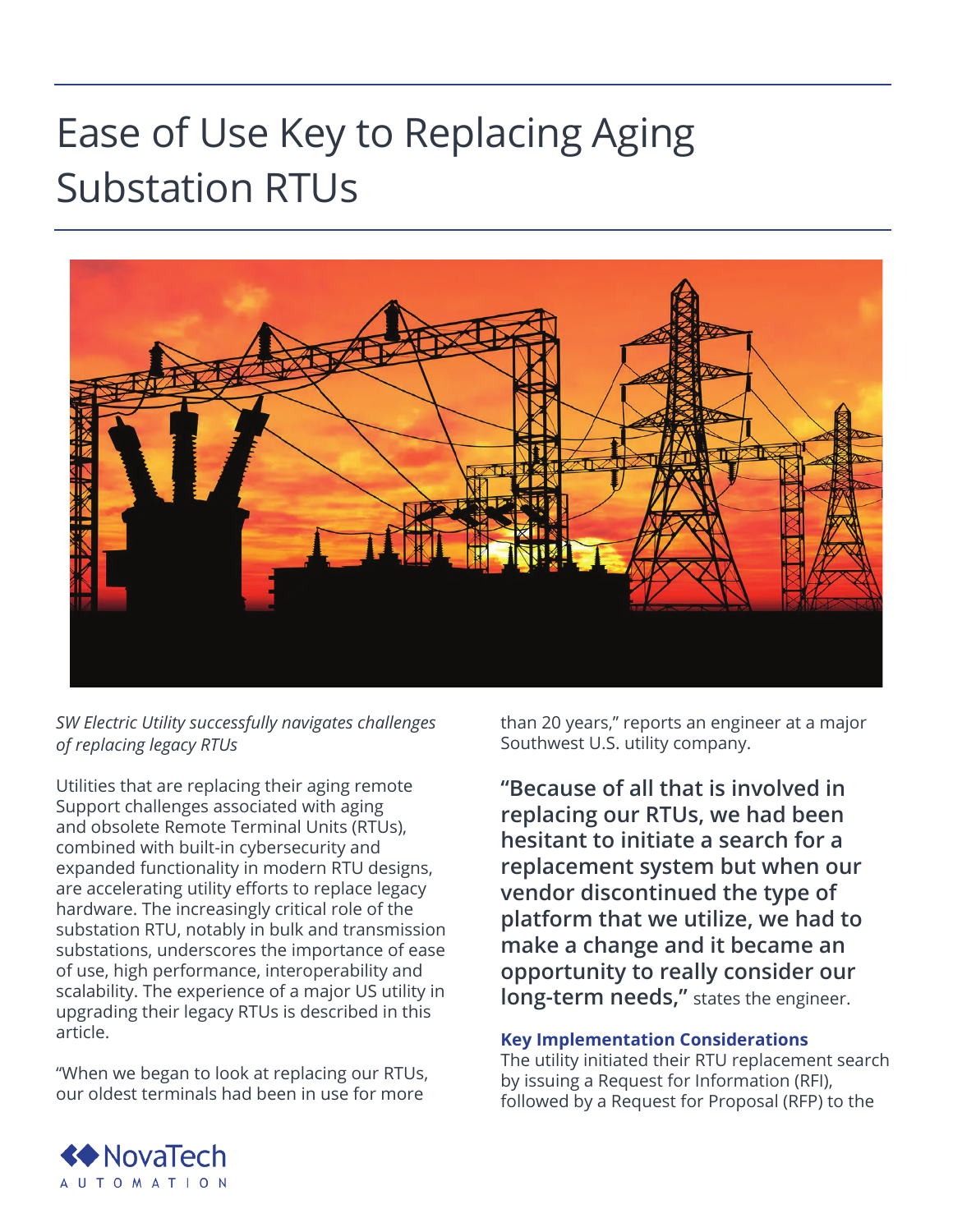top five vendors that most closely matched their requirements. 'Ease of use' was heavily weighted.

For this utility, ease of use meant five things: 1) how easily the new RTUs could be configured to meet specific utility needs,

2) the ease of installation and integration with existing hardware and systems,

3) how easily field engineering and support staff could be trained,

4) quality of supporting documentation and, 5) how easily the system could be maintained.

"In a RTU replacement project you are not just replacing terminals but impacting everything around it too," said the engineer. "It's the RTU, the chassis components, the power supply, the I/O and the cabling. You have to know all of it and so there's a lot of training that is required with a project of this scope."

As a result, ease of use and training were key factors in overall vendor selection. Because of the complexity of the legacy platform (due to the number of connections, amount of hardware, as well as software and logic-building nuances), the utility was concerned it would require extensive training for any new engineer or designer. They did not want to risk having team members unprepared because they were overwhelmed by a new system.

According to the engineer, "Historically it can take a new technician or engineer two to three years to truly learn a platform well enough to go out on site on their own. Since we have a sixmonth rotational engineering program, we really needed the ability to effectively and quickly train our team in RTU set up and configuration with all the necessary documentation and customer support to be successful going forward."

Because this utility has a large RTU fleet, ease of maintenance, particularly for its software and firmware, was also rated highly. "Live firmware updates, security patches for new vulnerabilities and feature upgrades to a live system are extremely important, but these can be cumbersome to execute," said the engineer. As a result, the utility reviewed each vendor's



firmware history as part of their RTU evaluation process to gauge what they could expect in the future.

Form factor also played a role in assessing overall ease of use. Older substations may not have been built with the capacity to expand in the future. Older legacy RTUs are also heavily hardwired, sometimes requiring a half to a full day in cutover time.

"Everybody is trying to look for a form factor that is similar to what they already have," said the engineer, "The reality is that what you are switching over to will likely not need as much wiring as your legacy RTUs. What is desirable is to be as plug-and-play as possible so you can reduce the amount of cut-over time to the new RTUs. Our goal was to get operations back up and running as soon as possible."

Selection of a replacement RTU system From the five vendors participating in the RFP and evaluation process, the utility chose the NovaTech OrionLX automation platform for the RTU and HMI replacement portion of the RFP. NovaTech is a leading provider of substation automation solutions for new and retrofit installations.

Prior to the upgrade, the utility legacy configuration included a customized HMI in every transmission and distribution substation. While the Alarm pages made it easy for technicians to identify events in real time, the annunciator graphics program was cumbersome to edit, and to build new pages. Furthermore, the legacy HMI used a database separate from the RTU database, increasing overall configuration efforts. A better design was needed.

**"One of the features that we like about the OrionLX RTU is the ability to build a page in minutes and then test and get the page working extremely quickly – usually within an hour. Even our most experienced engineers were pretty impressed,"** said the engineer.